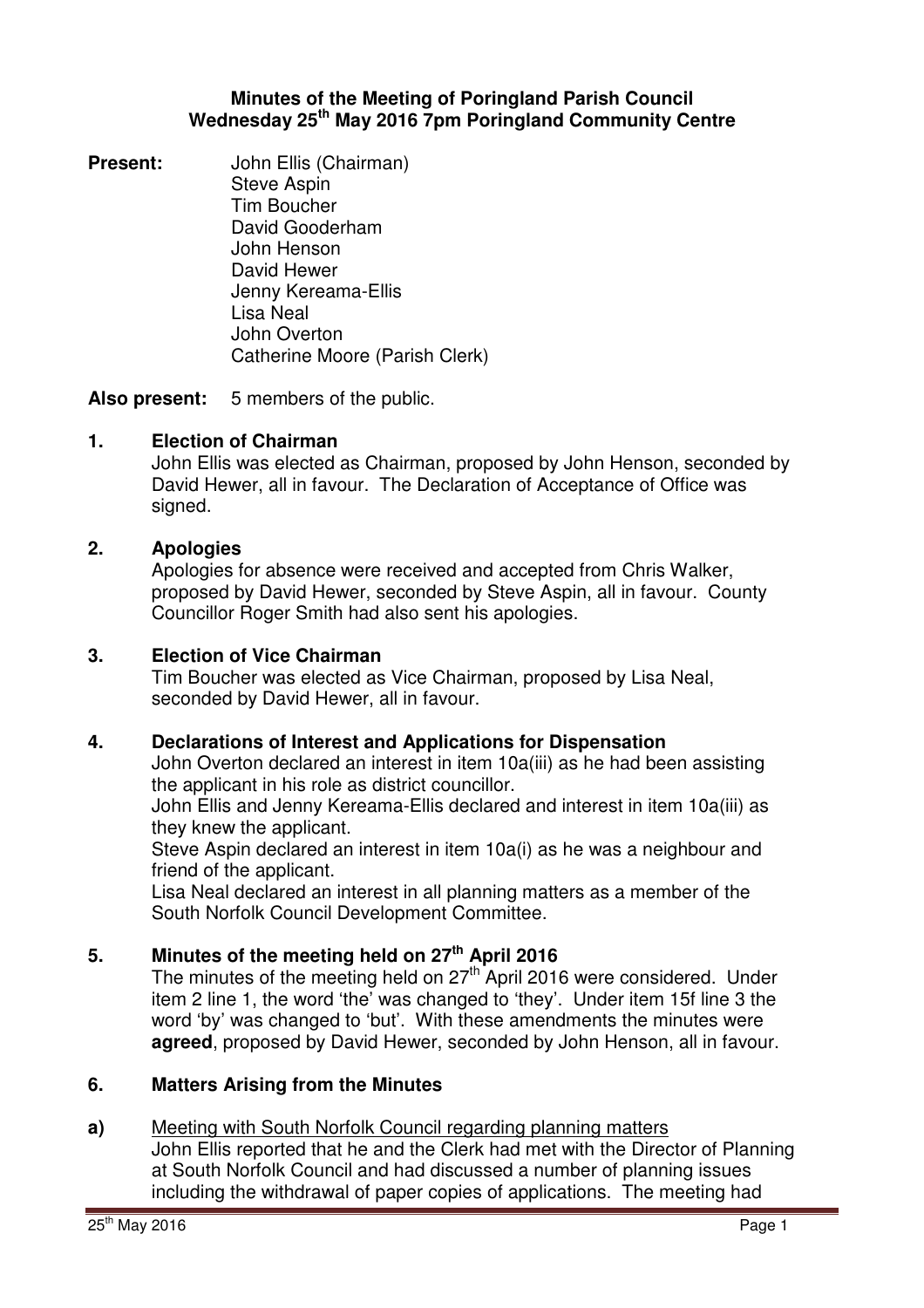been constructive and, where appropriate, the issues raised were being discussed further.

**b)** South Norfolk Council Draft Community Asset Strategy Consultation Response

It was noted that a response to the consultation had been submitted.

**c)** Relief Caretaking Contract The new relief caretaking arrangements had been set up, and training in the running of the building was ongoing.

#### **d)** Pavilion Drain Replacement

The Clerk briefed on options available following a conversation with a drainage consultant, who had suggested a private connection to the main pavilion drains with a small pump station. He had suggested that a refurbishment of the cess pit would not be sustainable, and had outlined options for consultancy to design and deliver a scheme.

**e)** Freedom of Information Request It was noted that the information had been received and had been circulated to interested parties.

# **f)** 6 Youth Council Report

The annual report had been circulated.

#### **7. Annual Review of Standing Orders**

It was **agreed** to adopt the Standing Orders for 12 months, proposed by John Henson, seconded by David Gooderham, all in favour.

## **8. Annual Review of Financial Regulations**

It was **agreed** to adopt the Financial Regulations for 12 months, proposed by David Hewer, seconded by John Henson, all in favour.

#### **9. Public Participation**

Standing orders were suspended to allow members of the public to speak, proposed by David Hewer, seconded by John Henson, all in favour.

A member of the public thanked the Clerk for gaining the precept information under a Freedom of Information request. He noted that he still had some questions, but would take time to digest the information before raising these. He asked whether the parish council gained anything from rates in relation to the commercial units at Rosebery Park – it was confirmed that all business rates went to central government.

Standing orders were reinstated.

#### **10. Planning**

- Lisa Neal withdrew from the meeting.
- **a)**  Applications Received
- **i)**  2016/0893 7 Boundary Way: Proposed 2 storey extension.

Jenny Kereama-Ellis had viewed the plans. She noted that the proposal was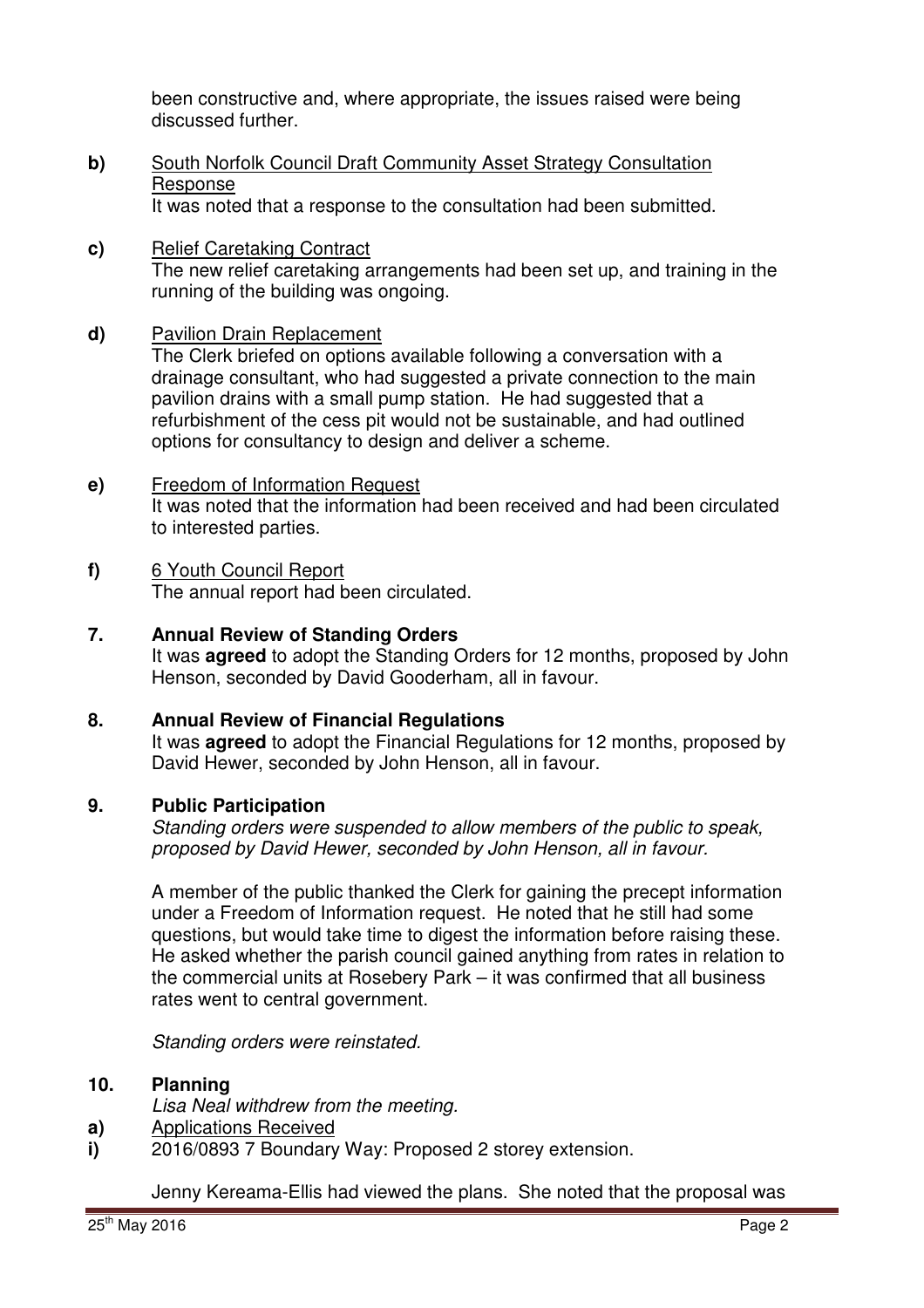unlikely to impact any neighbours.

It was **agreed** to make no comments. Proposed by Jenny Kereama-Ellis, seconded by John Henson, all in favour. **Clerk**

**ii)** 2016/0984 8 Greenacres Drive: Erection of porch, loft conversion and garden room.

John Henson had viewed the plans and visited the site. He noted that the property had been unoccupied for 25 years. The proposal sought to erect a porch similar to other properties, and to erect a large extension with a flat roof. It was noted that this was a sensitive drainage area. The first floor window also overlooked the neighbouring garden.

It was **agreed** to support the application subject to suitable rainwater harvesting arrangements being put in place, and subject to the first floor window being obscured in perpetuity. Proposed by John Henson, seconded by Tim Boucher, all in favour. **Clerk**

**iii)** 2016/143 1 Church Close: Retention of existing fence to side and rear, with height lowered to the level of the top rail adjacent to the highway and coloured.

David Hewer had viewed the plans and visited the site. He noted that the fence had been discussed by Council previously. The reduction in height amounted to 23cm. Neighbours had mixed views but understood the reasons why the applicant wanted to retain the fence. It was **agreed** to support the application with the height being specified as no more than 1.8M, as there were no other properties in Poringland with fences higher than this. Proposed by David Hewer, seconded by John Henson, all in favour.

**iv)** 2016/1207 Porchways, Bungay Road: Erection of single storey front extension.

> John Ellis had viewed the plans and visited the site. He noted that the proposed extension was behind a hedge and would not overlook anyone.

It was **agreed** to support the application, proposed by John Ellis, seconded by **Clerk** David Hewer, all in favour.

- **b)** Permission Granted
- **i)**  2016/0271 The Fish Inn, 44A The Street: Change of use to mixed use of hot food takeaway/restaurant. External alterations including installation of pitched roof and new windows. **APPROVED**
- **ii)**  2016/0498 Land south of 40 The Street: Variation of condition 2 of planning consent 2013/0713 – to change the materials and provide additional details on tree protection, levels, boundary treatments and ecology. **APPROVED**
- **iii)**  2016/0659 11 Hillside: Proposed front extension and internal and external alterations. **APPROVED**

**Clerk**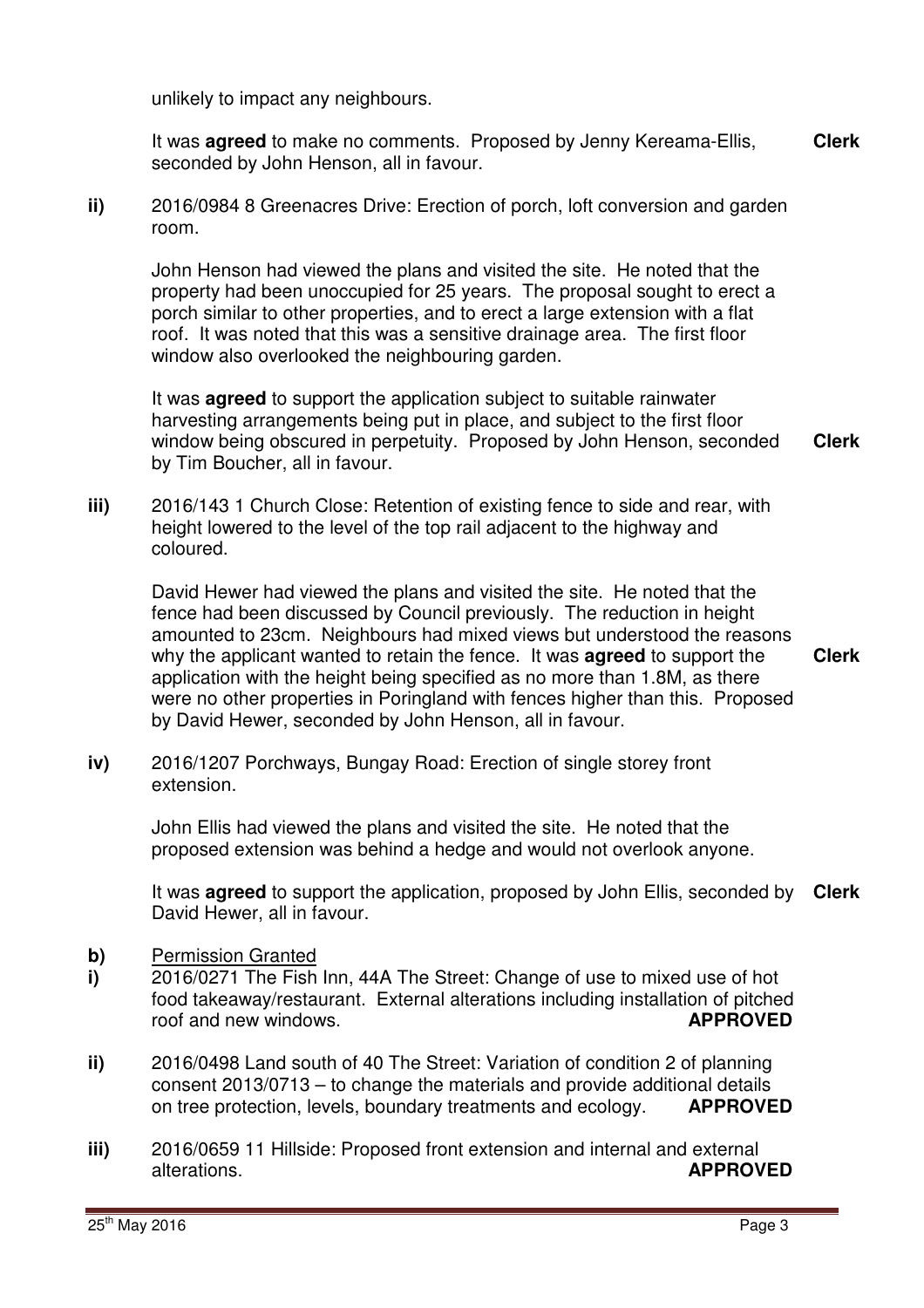- **iv)** 2016/0694 85 St Marys Road: Oak tree – Re-pollard back to last pollard height. **APPROVED**
- **v)**  2016/1064 Land north of Shotesham Road: Non-material amendment to planning consent 2016/0043 (57 dwellings and office accommodation) – Removal of utility window form plot 22, changes to house type H plot 22 – removal of utility window. **APPROVED**

#### **11. Advisory Group and Working Group Reports**

#### **a)**  Facilities Strategic Advisory Group

Jenny Kereama-Ellis gave a verbal report of the meeting. She noted that dates had been set for events including 70's and 80's nights, Race Night, Craft Fair and the Street Picnic. Helpers would be welcome for all of these events. Prices were being sought for an LED light-ball which could be used for music events and hired out as additional facilities for Centre bookings. It was **agreed** that all dates would be advertised within the Five+ Magazine. **Clerk**

**b)** Community Land Project Working Group Draft Terms of Reference The draft terms of reference were presented. It was agreed to invite Richard Neal to sit on the Working Group. It was agreed to add in 'Consider the longer term financial implications of new facilities'. With these amendments, the terms of reference were **agreed**, proposed by John Henson, seconded by Jenny Kereama-Ellis, all in favour. **Clerk**

#### **12. Correspondence**

#### **a)**  Consultation on the draft South Norfolk Council Statement of Community Involvement

It was noted that the above consultation was open for comments, and **agreed** that the Chairman and Clerk would draft a response for approval at the next meeting. **Clerk / JE** 

#### **13. Finance**

#### **a)**  Receipts, Payments and Bank Reconciliation

The bank reconciliation, receipts and payments for April 2016 were presented. It was **agreed** to accept those documents, proposed by David Hewer, seconded by David Gooderham, all in favour.

#### **b)** Accounts for Payment

It was **agreed** to pay the following accounts, proposed by David Hewer, seconded by Steve Aspin, all in favour.

|                                          | <b>Staff Salaries</b>       | £4,846.12 |
|------------------------------------------|-----------------------------|-----------|
| <b>HMRC</b>                              | PAYE, NIC, Student Loan     | £1,793.47 |
| <b>Norfolk Pension Fund</b>              | Superannuation              | £1,806.51 |
| <b>TalkTalk</b>                          | Telephone & Broadband       | £25.34    |
| Ian Smith Group                          | Ink Cartridges              | £203.68   |
| <b>Norfolk Copiers</b>                   | Printing                    | £43.72    |
| N Harrod                                 | <b>Internal Audit</b>       | £100.00   |
| <b>Local Council Public Advisory Ser</b> | Subscription                | £100.00   |
| <b>Hollinger Print</b>                   | <b>Newsletter Printing</b>  | £138.00   |
| <b>Cringleford Parish Council</b>        | <b>Relief Caretaking</b>    | £114.59   |
| <b>SSE Southern Electric</b>             | <b>Comm Centre Electric</b> | £706.52   |
|                                          |                             |           |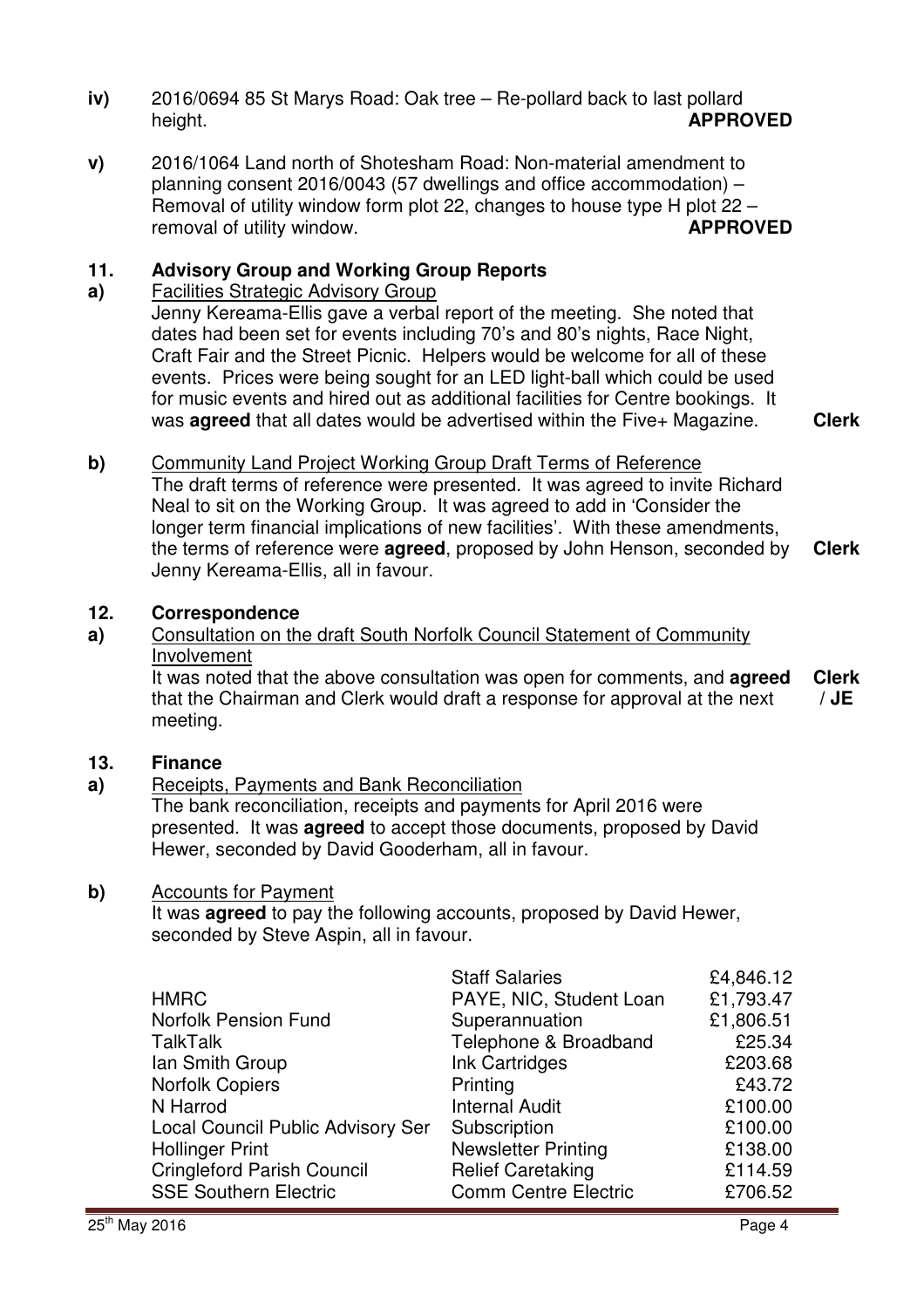| <b>ESPO</b>                        | <b>Comm Centre Gas</b>                  | £100.38 |
|------------------------------------|-----------------------------------------|---------|
| Anglian Water                      | <b>Comm Centre Water</b>                | £178.00 |
| South Norfolk Council              | <b>Comm Centre Rates</b>                | £268.00 |
| <b>Spruce Landscapes</b>           | Comm Centre Grounds Maint               | £226.00 |
| <b>Hugh Crane Cleaning Eqt</b>     | Comm Centre Cleaning Mats               | £157.44 |
| D Cubitt                           | <b>Bin Cleaning</b>                     | £55.00  |
| RamsayHolmes                       | <b>Comm Centre Door Servicing</b>       | £259.20 |
| Veolia                             | <b>Waste Collection</b>                 | £71.04  |
| <b>Spruce Landscapes</b>           | Cemetery Grounds Maintenance £750.00    |         |
| Norse Eastern Ltd                  | Playing Field Pitch Maintenance £974.40 |         |
| Newday (Overton)                   | <b>Playing Field Cleaning Materials</b> | £68.71  |
| <b>Marshalls</b>                   | <b>Bus Shelter H&amp;S Bollards</b>     | £302.98 |
| <b>Barclaycard</b>                 | Various                                 | £553.57 |
| <b>PHS Group</b>                   | <b>Waste Collection</b>                 | £151.63 |
| M Grapes                           | <b>Bollard Installation</b>             | £75.00  |
| <b>Buchanan Business Solutions</b> | <b>Till Front Sheet</b>                 | £21.00  |
| Norse Eastern Ltd                  | <b>Draft Annual Report Printing</b>     | £20.50  |
| Norse Eastern Ltd                  | Devlin Drive Maintenance                | £338.40 |
| Norse Eastern Ltd                  | <b>Playing Field Grass Cutting</b>      | £650.71 |
| Norse Eastern Ltd                  | <b>Playing Field Grounds Maint</b>      | £935.40 |
| <b>Abbey Memorials</b>             | <b>Memorial Repairs</b>                 | £840.00 |
| Anglian Water                      | <b>Burial Ground Water</b>              | £16.32  |
| C Moore                            | Petty Cash Top Up                       | £64.03  |
| R Meads                            | <b>Playing Field Gates</b>              | £56.59  |

**c)** Reinvestment of Santander Bond 2

The Clerk presented 12 month bond rates. It was **agreed** to reinvest the bond in Hampshire Trust, proposed by John Henson, seconded by David Hewer, all in favour. The signatories were agreed as John Ellis and Tim Boucher, with Catherine Moore authorised as a non-signatory administrator on the account.

**d)** NS&I Savings Accounts

The Clerk presented savings account options. It was **agreed** to invest the balance in Cambridge & Counties 120 day notice account, proposed by David Hewer, seconded by John Henson, all in favour. The signatories were agreed as John Ellis and Tim Boucher, with David Gooderham as a non-signatory official and Catherine Moore authorised as a non-signatory administrator on the account. **Clerk**

**e)** Reinvestment of Nationwide Bond

Steve Aspin reported that he was discussing options for investment with Fidelity, and Legal and General. He would be having a discussion regarding options over the next few weeks and would bring details of options to the next meeting.

- **f)** Internal Audit Report The internal audit report was noted.
- **g)** Annual Review of Internal Controls The Clerk presented a report reviewing the Council's internal controls. It was **agreed** to note the report.

**Clerk**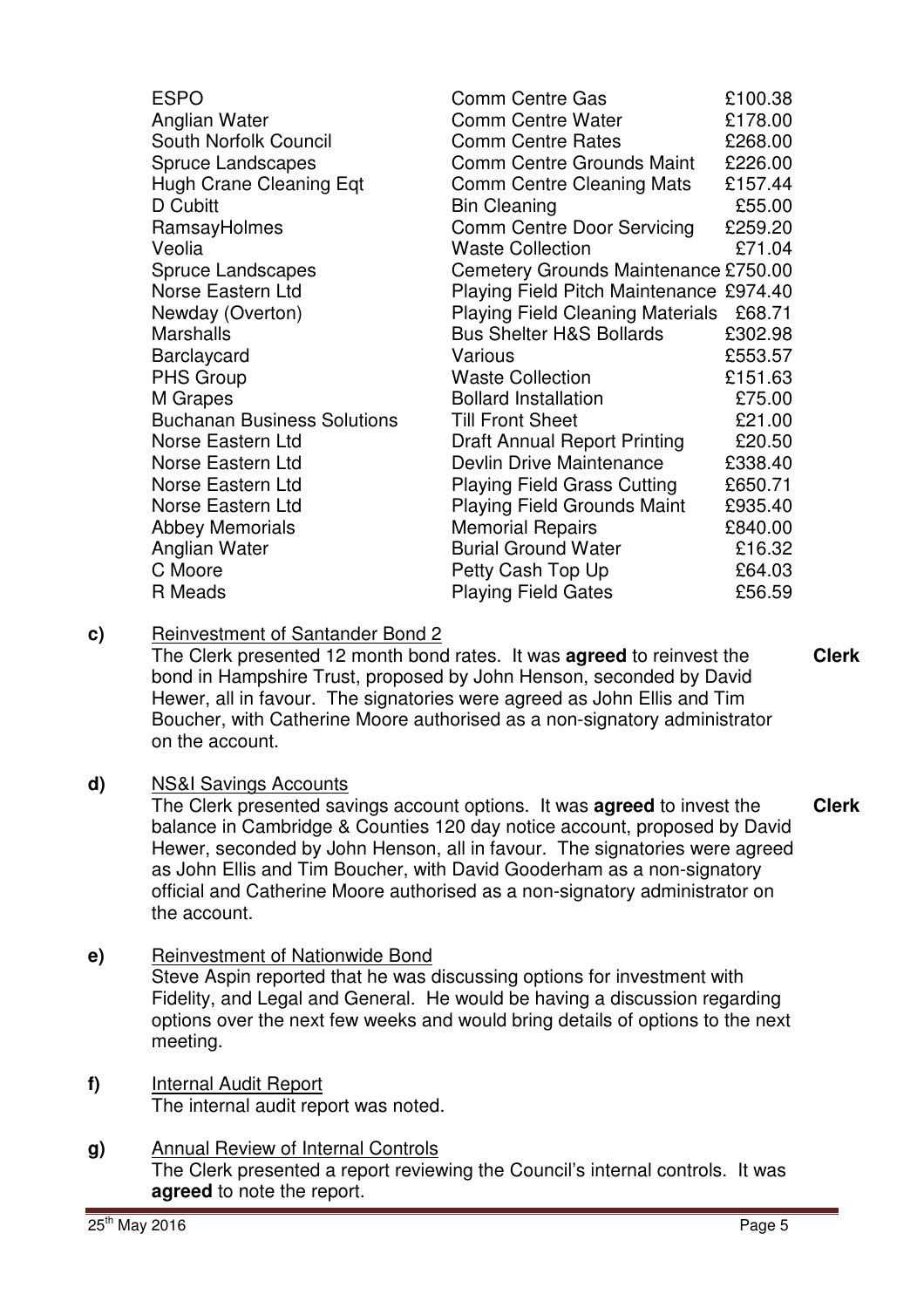#### **h)** Annual Governance Statement

The Clerk presented the governance statement. It was **agreed** that the Council was compliant with all the statements, proposed by John Henson, seconded by David Hewer, all in favour.

#### **i)** Annual Accounting Statement

The Clerk presented the accounting statement. It was **agreed** to approve the statement, proposed by David Hewer, seconded by John Henson, all in favour.

#### **14. Chairman's Report**

John Ellis reported that the bus shelter was now completely finished and was being used.

It was noted that, unless there were any requests for changes, it was intended that the Advisory Group appointments would remain for the 4 year term of office.

Finally, John reported the sad passing of Sheila Baker, Chairman of Caistor St Edmund Parish Council a few days ago, and the passing of former District Councillor Dave Gudgeon's wife Irene. Councillors expressed sadness at this news, and it was **agreed** that letters of condolence would be sent. It was confirmed that the vacancy for the office of councillor would be advertised, with a view to co-option at the June meeting. **Clerk**

## **15. District Councillor's Report**

Lisa Neal reported that the new Chairman of South Norfolk Council was Gary Wheatley. On Wednesday  $15<sup>th</sup>$  June the Women's Tour of Britain would be coming through South Norfolk, with some of the competitors being part of Team GB for Rio 2016.

The Call for Sites process for the Greater Norwich Local Plan had begun, and would run until  $8<sup>th</sup>$  July. Proposals for land development could be submitted until then.

Residents should have received the leaflet telling them of the changes to bin collection days.

John Overton reported that discussions of devolution were ongoing, and that a decision was needed by Friday before the government went into purdah for the EU referendum.

The upgrade of the Hempnall crossroads to a roundabout had been approved, and should form part of the bypass development.

Membership at Wymondham Leisure Centre had increased by 40% since reopening. The Council was now looking at refurbishment of Long Stratton Leisure Centre.

Cabinet and committee reshuffles had taken place. An increase of 0.5% in allowances had been agreed, and councillors were required to complete a log of activities every three months. Expense claims would be published in the EDP shortly.

A question was raised regarding the impact of the Anglian Water works on The Street on the bin collections. It was confirmed that this had been brought up with the relevant officers, and that a full response was expected. John Overton agreed to chase this and circulate a response.

**JO**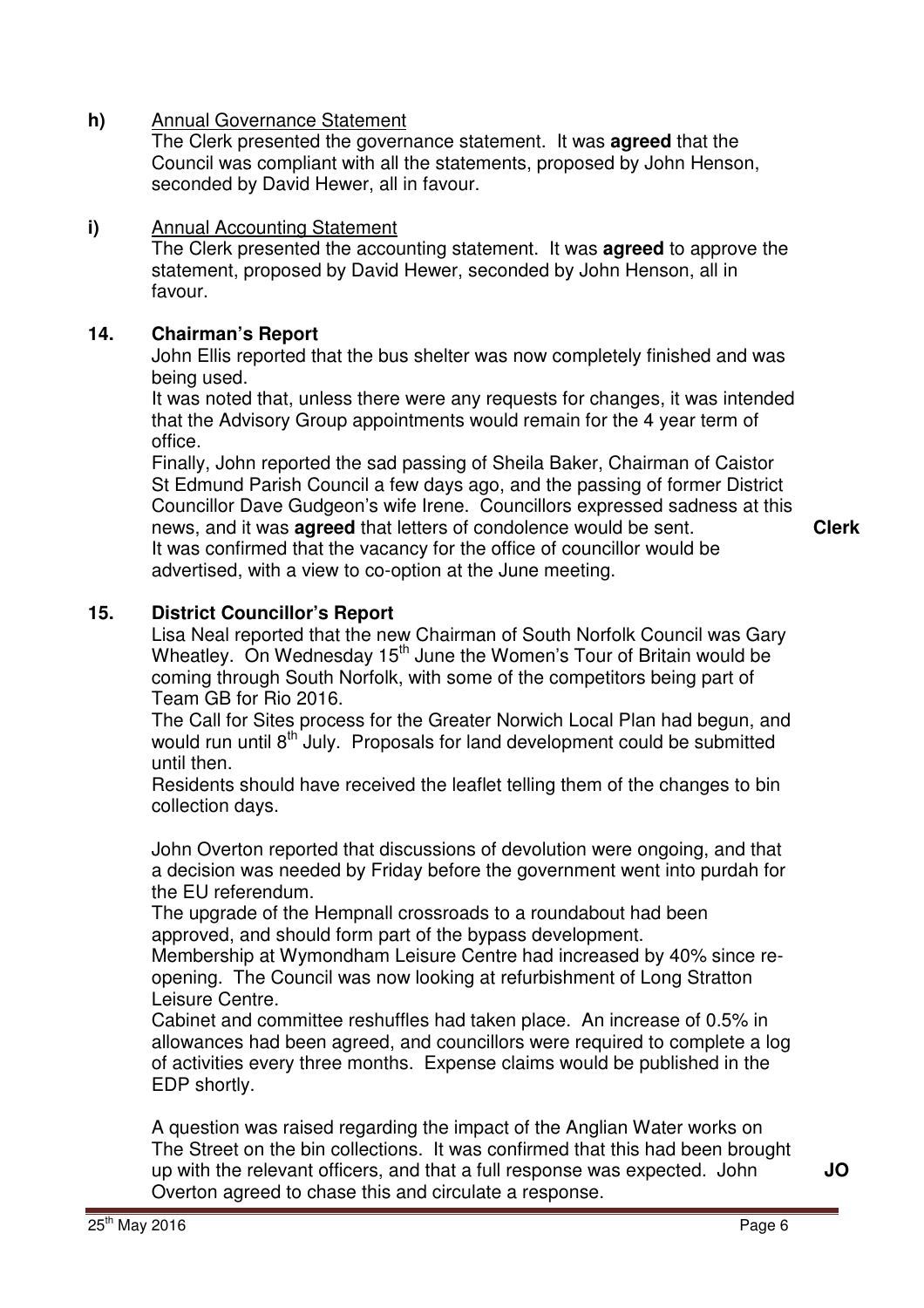## **16. County Councillor's Report**

Roger Smith had sent his apologies for the meeting.

#### **17. Welcome Home and Memorial Playing Field Trust**

#### **a)**  Bowls Pavilion Drainage

Tim Boucher reported that a pump system would be the most efficient option for the drainage, as a bio system would not be flushed through frequently enough to be efficient. It was **agreed** that Tim would obtain some prices and options.

#### **b)** General Update

John Overton reported that the gatekeeper had handed in his notice as the role did not fit with his new job. The school and clubs were aware. The licences for the use of facilities were being chased and would be circulated to clubs as soon as they were received. There were a few issues of maintenance that would be discussed at the next Trust meeting. There were also discussions ongoing between the senior and junior football clubs regarding pitch maintenance, however it was clear that the facilities could not be used until licences were signed.

#### **18. Other Matters**

#### **a)** Leasing of Police Shed

The Clerk presented a draft lease for the Police Shed at a rate of £200 per annum including business rates. It was **agreed** that the lease would be signed, proposed by John Henson, seconded by David Gooderham, all in favour.

**Clerk**

**Clerk**

**TB** 

## **b)** Transfer of Open Space, Shotesham Road

John Ellis reported that he and the Clerk had met with an officer of South Norfolk Council to discuss the transfer of the lagoon, green and play area at Rosebery Park. The concerns previously raised had been discussed. Concern was expressed about the financial liability of the lagoon, and it was confirmed that South Norfolk Council had risk assessed it and felt that a fence was not required. Documented proposals including the draft management plan and commuted sum was expected to be received in time for discussion at the June meeting.

## **c)** Norwich Road Bus Shelters

It was noted that the bus shelters had not been installed facing the road, but that an explanation had been given as to why this was not possible. It was **agreed** that the shelters would be left as they were, proposed by Tim Boucher, seconded by Lisa Neal, all in favour.

## **d)** Master Keys for the Community Centre

It was noted that a policy for the retaining of master keys for the Community Centre, together with losses, was required. It was **agreed** that in the event of the loss of a key being notified, the circumstances would be assessed by the Clerk and the Chairman, and a decision would be made on this assessment by the Council. **Clerk**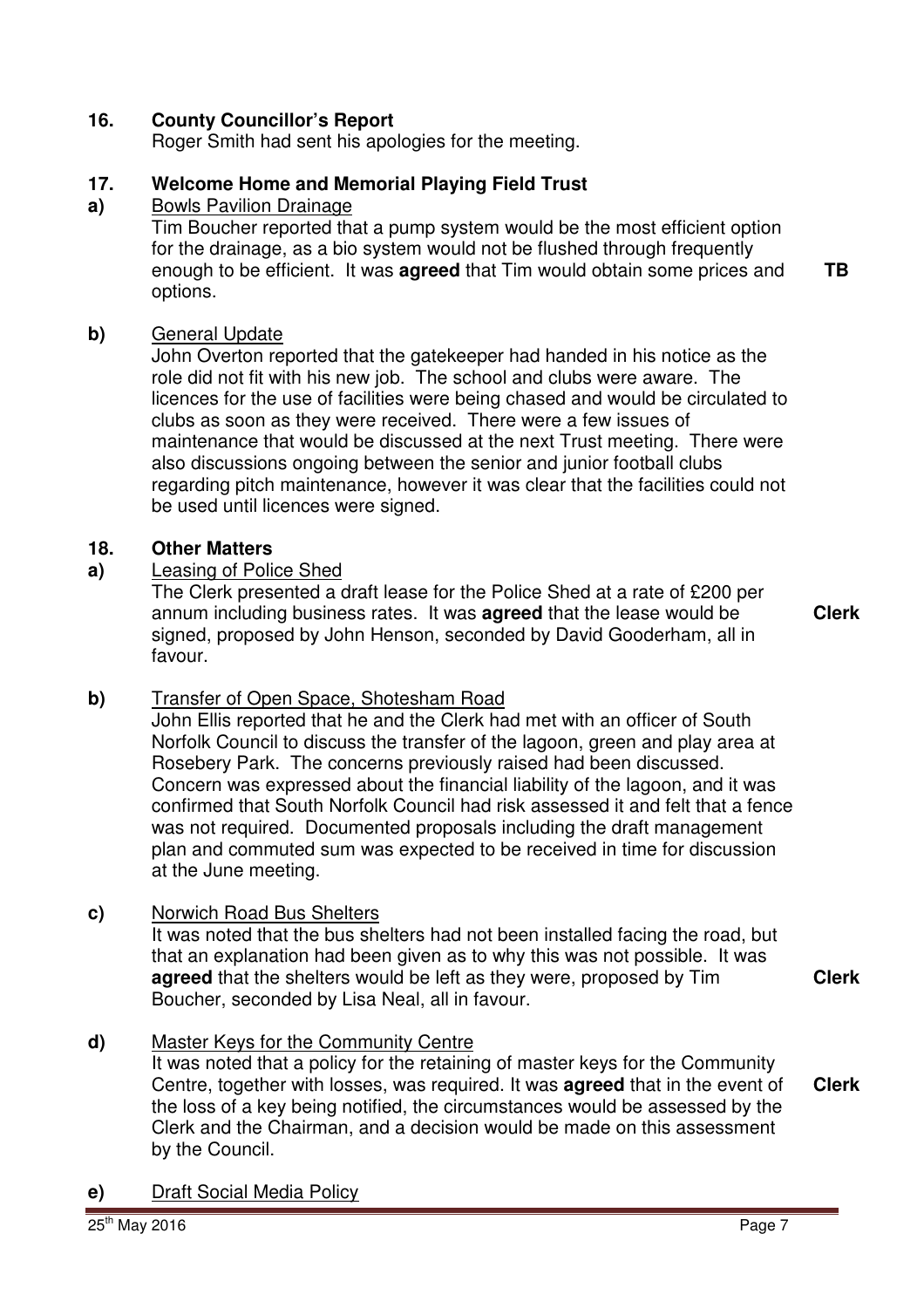The draft Policy was presented. It was **agreed** to adopt the policy as presented, proposed by David Hewer, seconded by David Gooderham, all in favour. **Clerk**

**f)** Review of Complaints Policy The refreshed Policy was presented. It was **agreed** to adopt the Policy, proposed by David Hewer, seconded by John Overton, all in favour. **Clerk**

## **g)** Review of IT Provision

The Clerk presented a report outlining a proposal to review the Council's IT arrangements. It was **agreed** to investigate prices and options for more efficient and modern ways of working, and to look at prices for new equipment, proposed by Lisa Neal, seconded by David Hewer, all in favour. Roger Bear offered his support and expertise with this, which was gratefully accepted. **Clerk**

## **h)** Fiveways Roundabout Proposals

The Clerk presented a report and briefing note on the proposals for the Fiveways Roundabout. It was noted that the Working Group was waiting for a firm financial proposal from David Wilson Homes. The issues of maintenance and responsibility would be brought to both councils once the future of the project was known. It was suggested that both parishes could consider the use of S106 or CIL funds for the project.

## **i)** War Memorial Replacement Project

The Clerk presented a report outlining the final arrangements for the war memorial, noting that all funding was in place. It was **agreed** to place the order for the memorial and other items within the project plan, proposed by Lisa Neal, seconded by Jenny Kereama-Ellis, all in favour.

## **j)** Council Action Plan

The 2015/16 Action Plan was presented with updates on the actions. The 2016/17 forward Action Plan was presented. It was **agreed** to approve the two documents as presented, proposed by David Hewer, seconded by David Gooderham, all in favour. **Clerk**

## **19. Exclusion of the Press and Public**

It was **resolved** to exclude the press and public for the duration of item 19a on the agenda, as the matter related to sensitive personal information, proposed by David Hewer, seconded by David Gooderham, all in favour.

#### **a)** Outstanding Debt

The Council received a report relating to an outstanding debt for the hire of the Community Centre. It was **agreed** to start to recover the sum through the small claims court, but giving the debtor notice of this and a final 24 hours to pay, proposed by John Henson, seconded by David Hewer, all in favour. **Clerk**

## **20. Date of next meeting: Wednesday 29 th June 2016, 7pm, Poringland Community Centre.**

The meeting closed at 8.45pm.

**Clerk**